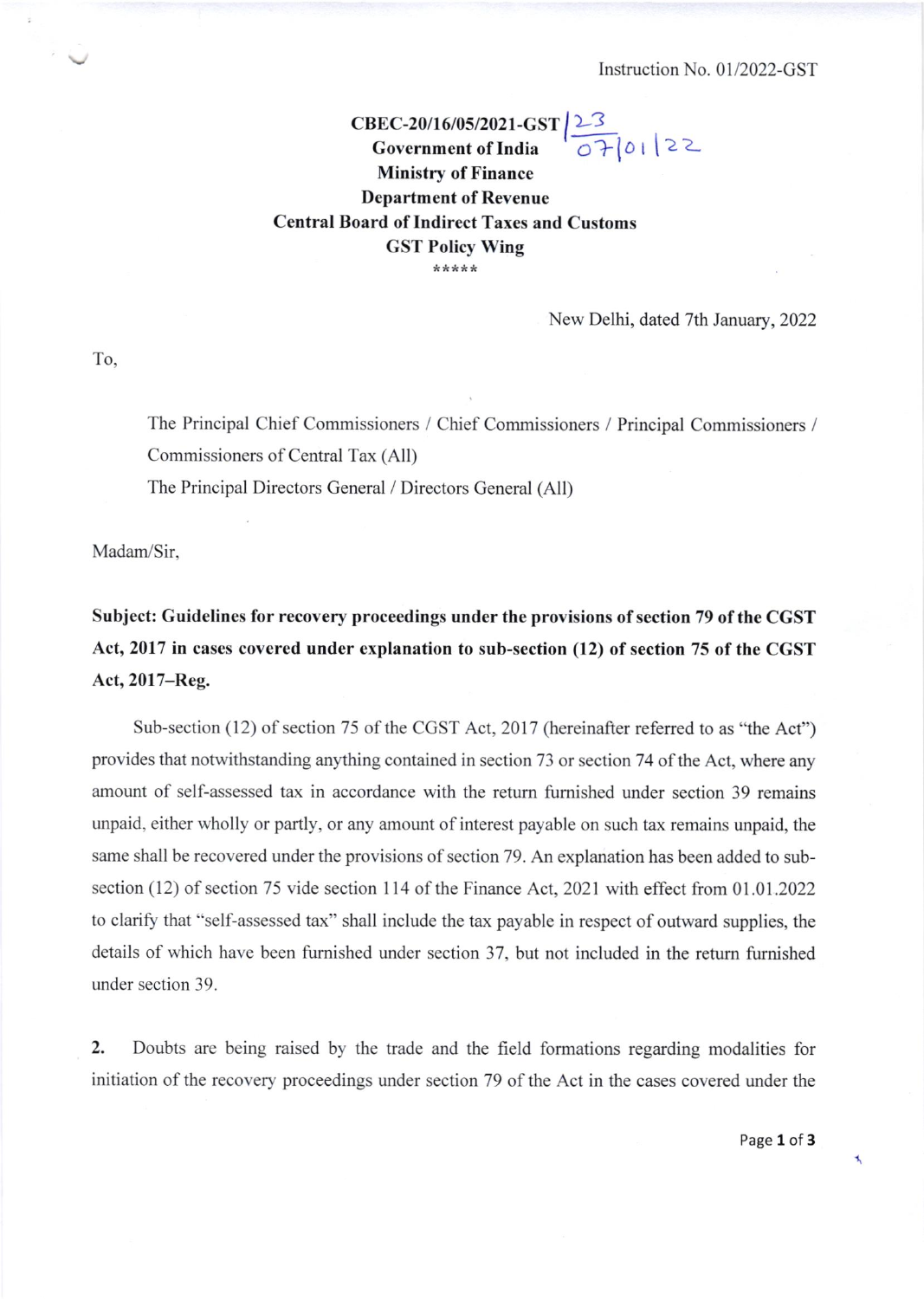explanation to sub-section (12) of section 75 of the Act. In view of the above, the following guidelines are hereby issued with respect to the recovery proceedings under section 79 of the Act in such cases.

3.1 Sub-section (12) of section 75 of the Act is reproduced hereunder for reference:

 $\bar{\mathcal{F}}$ 

"(12) Notwithstanding anything contained in section 73 or section 74, where any amount of selfassessed tax in accordance with a return furnished under section 39 remains unpaid, either wholly or partly, or any amounl of interest payable on such tax remains unpaid, the same shall be recovered under the provisions of section 79.

Explanation. - For the purposes of this sub-section, the expression "self-assessed tax" shall include the tax payable in respect of details of outward supplies furnished under section 37, but not included in the return furnished under section 39."

From the perusal of the above provision, it is clear that where the tax payable in respect of details of outward supplies fumished by the registered person in GSTR-I, has not been paid through GSTR-3B retum, either wholly or partly, or any amount of interest payable on such tax remains unpaid, then in such cases, the tax short paid on such self-assessed and thus self-admitted liability, and the interest thereon, are liable to be recovered under the provisions of section 79.

3.2 There may, however, be some cases where there may be a genuine reason for difference between the details of outward supplies declared in GSTR-1 and those declared in GSTR-3B. For example, the person may have made a typographical error or may have wrongly reported any detail in GSTR-I or GSTR-3B. Such errors or omissions can be rectified by the said person in <sup>a</sup> subsequent GSTR-I/ GSTR-3B as per the provisions of sub-section (3) of section 37 or the provisions of sub-section (9) of section 39, as the case may be. There may also be cases, where a supply could not be declared by the registered person in GSTR-1 of an earlier tax period, though the tax on the same was paid by correctly reporting the said supply in GSTR-3B. The details of such supply may now be reported by the registered person in the GSTR-1 of the current tax period. In such cases, there could be a mis-match between GSTR-1 and GSTR-3B (liability reported in GSTR-I> tax paid in GSTR-3B) in the current tax period. Therefore, in all such cases, an opportunity needs to be provided to the concemed registered person to explain the differences between GSTR-1 and GSTR-3B, if any, and for short payment or non-payment of the amount of